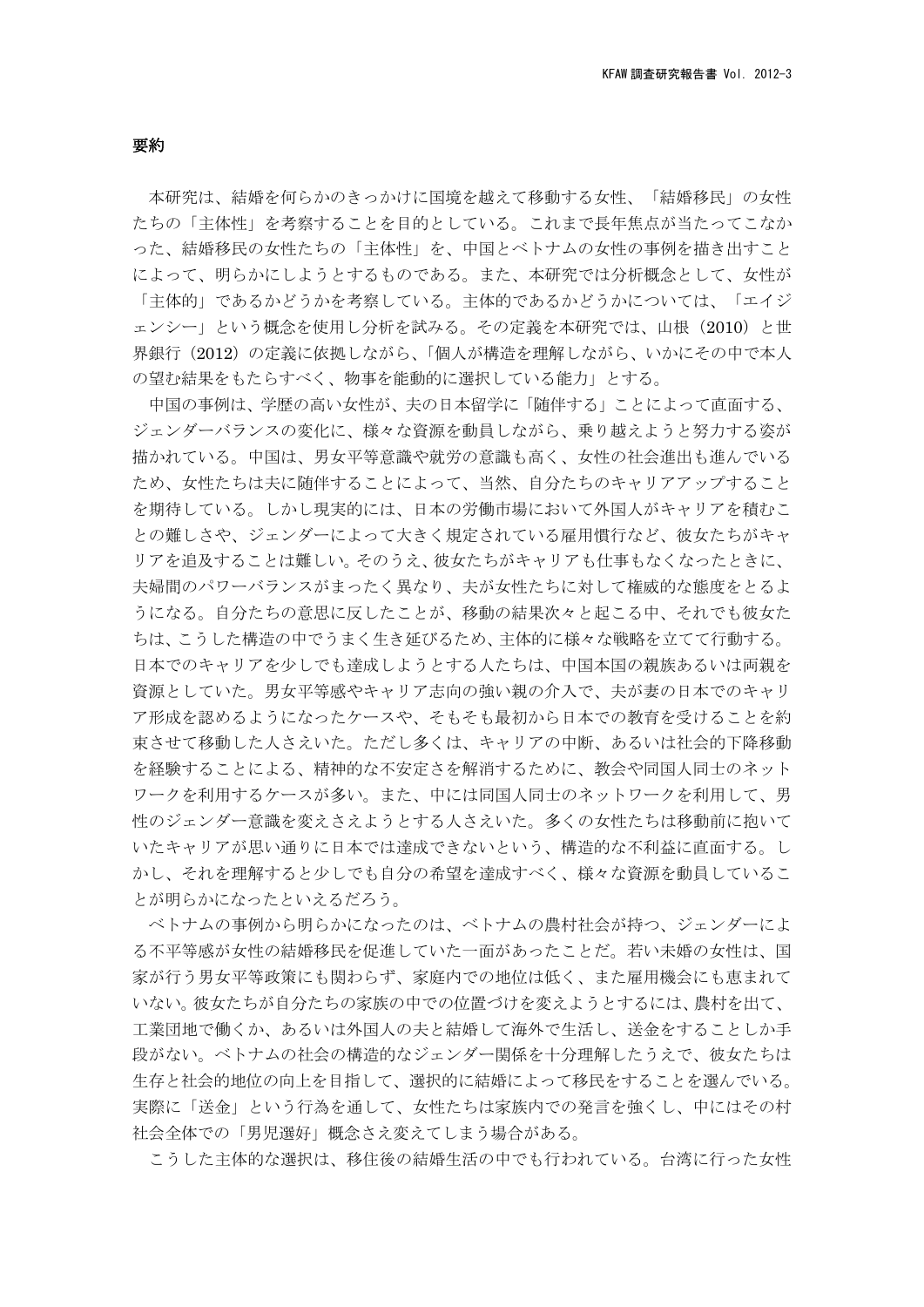たちの中には、夫の家族からの夫婦に対しての介入を経験する人もいるが、こうした時に、 自分たちでの逃避をする戦略を身に着ける場合もあった。また、日本に来た結婚移民の多 くは、日本で生活をしていくうえで就労をすることになるが、就労により収入を得ること で、お金の使い方の自由度を確保し、必要なときに本国への送金をし、なおかつ社会との 接点を保持することで、夫からのある程度の自立を果たしている。彼女たちの夫も、決し てベトナム社会のジェンダー的価値観と無縁な人たちではない。実際に夫たちは、女性た ちが仕事で忙しかったり、あるいは女性だけがその世帯の収入源であったりした場合でも、 料理をしないというケースがほとんどだった。しかしそれでも彼女たちは、夫との円滑な 生活のために、必要以上の争いを避け、自分たちが生活しやすいよう、夫を立てながら夫 婦関係を保っていた。彼女たちは、日本に在住しながらもベトナム的価値を持つ家族、と いう構造の中で生活し、それをきちんと解釈しつつ、送金をしたり、あるいは将来に備え るために送金をコントロールして貯金をしたり、自分たちの生活が安定するように、能動 的に選択を重ねているのである。彼女たちは、出発、定住の各場面において、自分たちな りに構造を判断し、自分たちが暮らしやすいよう、物事を判断しているのだ。

結婚移民は、まだまだ女性の「主体性」とはかかわりないものとの認識をされる場合も あり、特にベトナムから台湾への結婚移民のように、ブローカーが介在する移動の場合に は、女性の主体性よりは、その生活の悲惨さや、あるいは人身売買としての側面がクロー ズアップされて研究される場合も多いだろう。そしてそれは一面として事実である場合も ある。結婚移民の女性たちが採った行為が、農村社会などミクロの社会的構造や、あるい はグローバル化といった大きな世界の構造、あるいは伝統的社会規範、あるいは移動した 社会のジェンダー構造などに影響を受けていないというわけではない。どちらかと言えば、 結婚移民はその人自身が高学歴であろうとそうでなかろうと、送り出し国や受入れ国での ジェンダー構造によって、大きく規定されることが多い。ただし中国とベトナムの事例か ら明らかにしたかったことは、こうした構造によって規定された行為があったとしても、 それは完全な構造の犠牲者というわけではなく、その構造を自分なりに理解し、解釈しな がら、自分で資源を活用しながら、自分の生活を望むべき方向に持っていこうと、行為者 は日々の生活の中で実践しているということである。そして実際にこうした女性の主体的 な行為の積み重ねが、送り出し国、受入れ国のジェンダー構造を少しずつでも変化させる 可能性さえ持っている。

本研究は、結婚移民のすべてを代弁できるわけではない。しかし彼女たちの持つ、主体 性を明らかにすることによって、今後結婚移民が、ほかの移民と同様、送り出し社会にも 受け入れ社会にも、ある一定の役割を果たしていける可能性があることを示すことができ たと考える。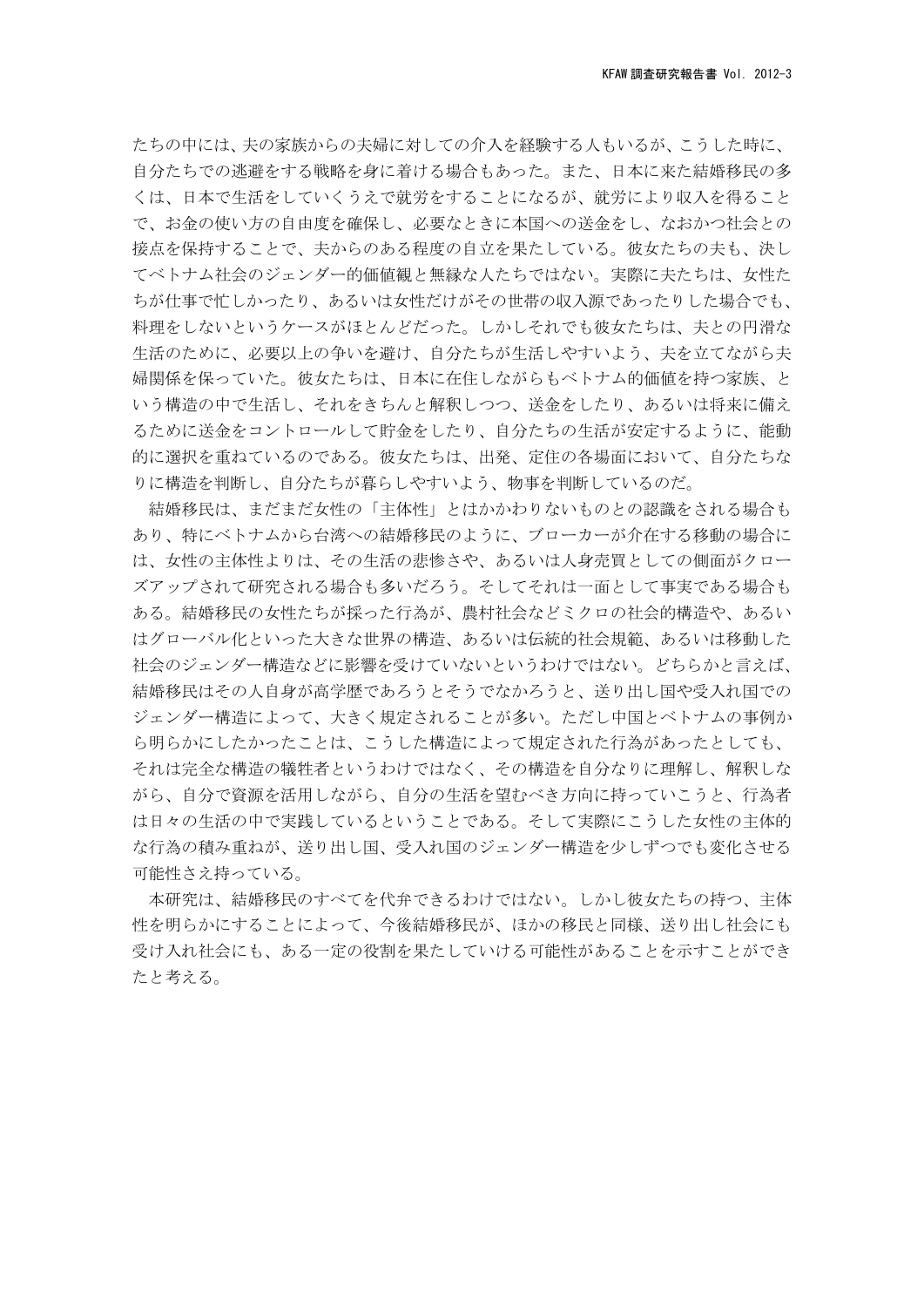## Summary

This study attempts to analyze agency of marriage migrant women, who come to Japan. In order to analyze marriage migrants' agency, this study takes case studies from China as well as Vietnam, where gender equality is considered as one of the fundamentals of the communist regime. Agency is defined by the World Bank, as "individual's ability to make effective choices and to transform those choices into desired outcomes." This study basically takes this definition as an analytical concept, but this study also puts highlight on the individual's awareness towards structural constrains.

Chinese cases illustrate highly educated women's efforts to tackle with their difficulties which are caused by their downward mobility in Japan. They tried to pursue their career by accompanying their husbands' study in Japan, as they are from the society where gender equality and women's labor participation are considered as social norm. However, due to the limited needs for non-Japanese experts as well as gender inequality in the Japanese labor market, they normally had to give up their pursuing career. In addition, many of them experienced their husbands' authoritarian attitude due to the changes in power balance in the household.

Faced with the sense of loss as a consequence of downward mobility, they tried to make their situation desirable by utilizing various social resources. Although they all knew their surrounding social structure was immutable, still they made choices and decisions to bring them favorable outcomes with such resources. Such acts they made can be seen as their exercising agency.

From Vietnamese cases, this study found that the sense of gender inequality can be a driving force for young women to be a marriage migrant. The status of the young unmarried women in their household in rural Vietnam is still low, and they have a limited chance of being employed. There are only two ways to change their status in the household. One is to find jobs in the factories in Free Trade Zone in order to remit. The other is to find foreign husbands to live abroad and to remit. Thus, they choose with their own will to get married with Korean or Taiwanese men, in order to improve their status in their household. Their remittance to their natal family makes their bargaining power strong. In some cases, especially in the villages where quite a few daughters decide to marry men in other countries, girl's social value improves and son preference in such villages has become less important.

This study confirms that Vietnamese marriage migrants in Japan also have made decision making with their own will. As they often get a job, and make their own living, this brings them large bargaining power in the household. Their husbands are normally the men with Vietnamese traditional gender idea. With their economic autonomy, however, they are negotiating well with their husband to manage their household, and make their life more secure and desirable.

In general, marriage migrants are still considered as the women without their own